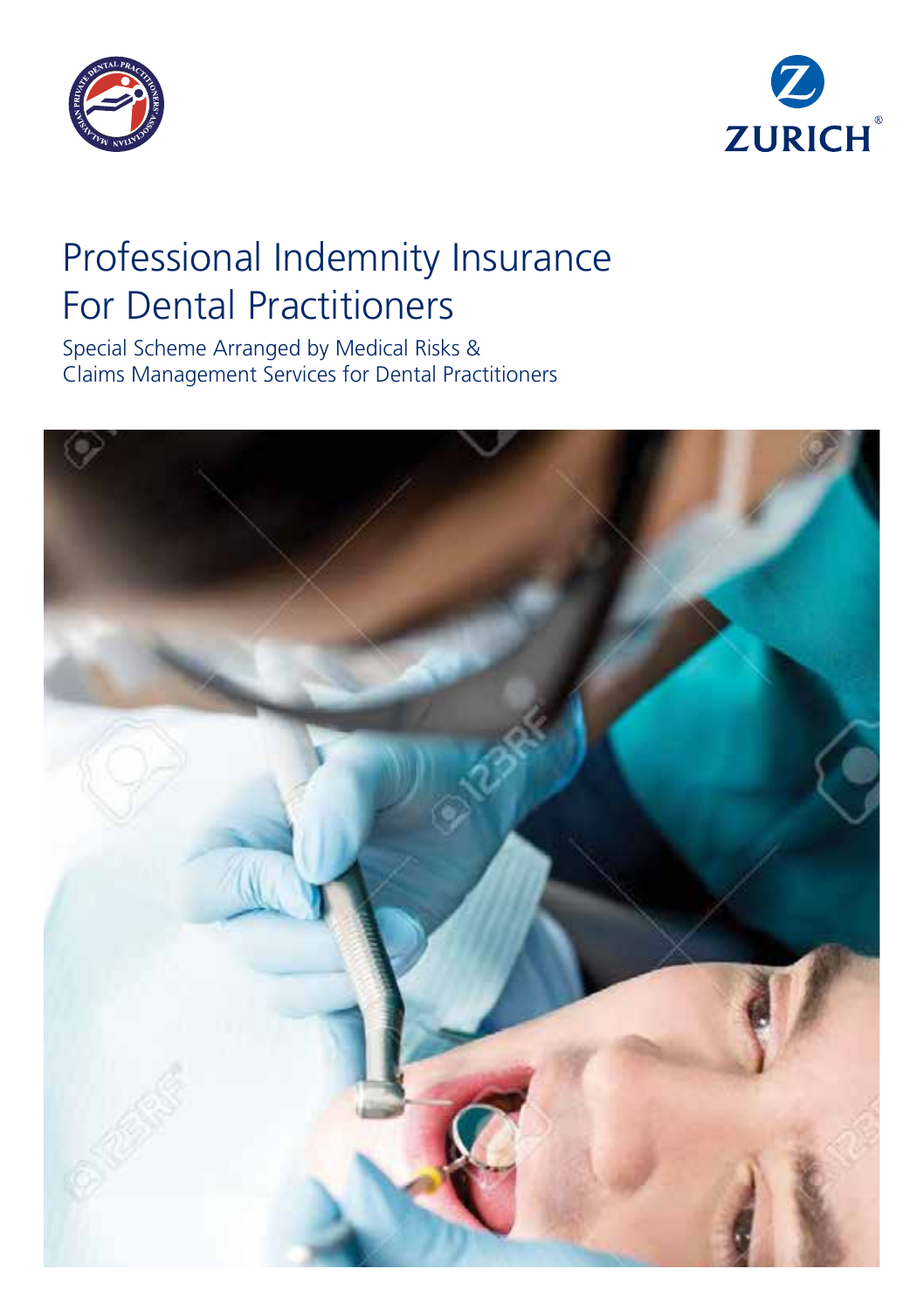## Professional Indemnity Insurance For Dental Practitioners

Dear Doctor,

We are very pleased to inform you that Zurich General Insurance Malaysia Berhad in collaboration with Medical Risk & Claims Management Services, are proudly launching the pioneer locally underwritten Dental Practitioners Professional Indemnity Scheme (MRCM).

We are the first to offer the Professional Indemnity Insurance Scheme for the dental practitioners in Malaysia, together with MRCM Services we have developed a specially designed scheme to meet the needs of the dental practitioners in Malaysia.

This scheme is comprehensive and has taken account of the current trends and responsibilities of the dental practitioner and also the latest legal developments (Private Healthcare Facilities & Services Act).

We have also thought of the retiring practitioners for whom we are offering continued cover. This means as a retired practitioner, you need not worry about impending issues which may arise out of work done prior to your retirement. Hence, you can have peace of mind even after your retirement.

We have also introduced cover for Malaysian Dental Council disciplinary hearings, not usually provided by commercial Insurers.

Being an exclusive scheme for dental practitioners, the inevitable need for locums is recognized and it is incorporated as a special feature at request. Also amongst the highlights of the scheme is the indemnity cover for Government Dentists practicing as locums in private practices.

Apart from the enhanced coverage, we trust that you will be comfortable with the scheme as it is underwritten by Zurich General Insurance Malaysia Berhad, one of the world's leading insurance groups.

The scheme is managed by Medical Risk & Claims Management Services, a specialty services company offering medical risk management services. MRCM Services has been actively involved in the development and further enhancement of the pioneer locally underwritten Professional Indemnity Scheme for General Medical Practitioners which was first introduced in 1994. As scheme managers, MRCM Services has managed to maintain the premiums at affordable rates without any abrupt increases since its introduction.

MRCM Services has a highly qualified consultant on board to provide valuable advice and expertise. Dr. KM Ponnusamy MBBS (Belgaum) LLB (Hons) (London) CLP (Mal) has two decades of experience in medical risk management and is currently practicing as a medico-legal consultant. He has investigated and reviewed over 1,000 medico-legal claims as a specialty adjuster for insurance companies. He has represented the medical profession in the Preliminary Investigation Committee (PIC) hearings at the Malaysian Medical and Dental Council apart having been a member of the Medicine Advertising Board, the Poisons Board, Drug Control Authority and a host of others associated with medical risk management. He continues to be a member of the National Patient Safety Council at Ministry of Health and Member of the Ethics Committee of Malaysia Medical Association and Pharma Ethics Committee.

The Professional Indemnity Insurance, which when we began in 1994, was only for the General Medical Practitioners being the FIRST ever in the country. Having successfully managed the scheme for a decade, we decided to extend the scheme to General Dental Practitioners and the Pharmacists in 2004. Again they were the FIRST in the country for these Professionals.

After more than a decade, we are EXTENDING the scheme to all DENTAL Professionals, Generalist, as well as Specialists AND also to a range of Medical Specialists apart from the General Practitioners whom we have been catering for since 1994. Our track record on Our Products, Services, and Claims Management speaks for itself.

We are confident that you will enjoy great benefits and peace of mind by participating in this superb scheme.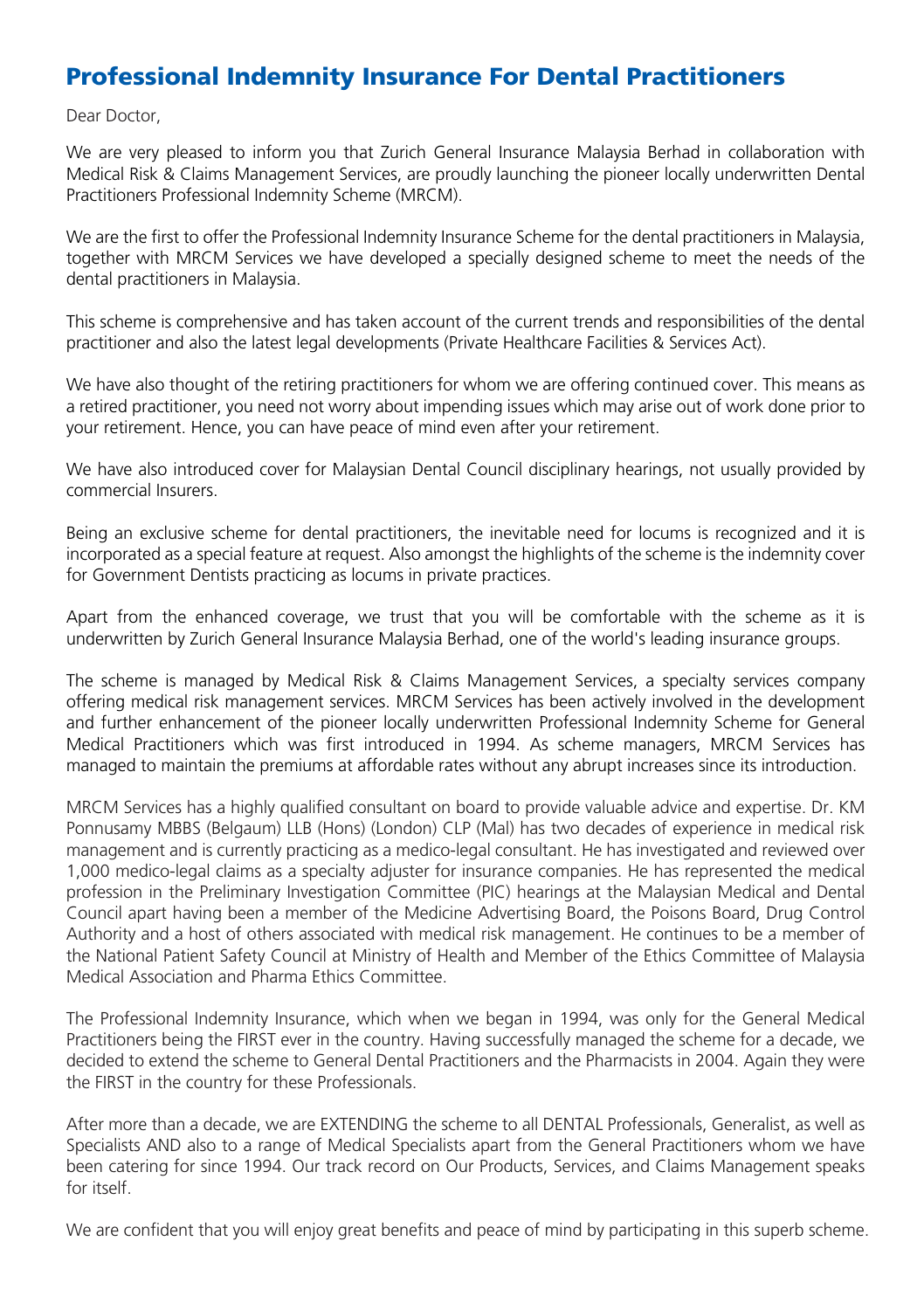| <b>Government Dental Practitioners</b>                                                                                   | Exclude % GST & RM 10 stamp duty    |                       |
|--------------------------------------------------------------------------------------------------------------------------|-------------------------------------|-----------------------|
|                                                                                                                          | Limit of Liability (RM)             | Premium* (RM)         |
| 1) Legal Advice/Representation in<br>Professional Bodies (non-indemnity)                                                 | 500,000                             | 500                   |
| 2. Locum Services<br>i) General Practice<br>ii) General Practice with specialized procedures<br>lii) Specialist Practice | 1,000,000<br>2,000,000<br>2,000,000 | 700<br>1,270<br>1,700 |
| 3. Full Indemnity Cover<br>(covers your practice both in public and<br>private sectors, doing general dentistry)         | 1,000,000<br>2,000,000              | 950<br>1,250          |
| <b>Private Dental Practitioners</b>                                                                                      |                                     |                       |
| 1. General Dental Practice                                                                                               | 1,000,000<br>2,000,000              | 1,200<br>1,400        |
| 2. General Dental Practitioners,<br>practising accredited specialised procedures.                                        | 2,500,000                           | 1,700                 |
| 3. Dental Specialists (Private sector)<br>(except Maxillo-Facial surgery which can<br>be considered upon request)        | 2,000,000<br>3,000,000              | 2,200<br>2,700        |

\* The Premium is subject to an additional 6% GST and Stamp Duty RM10.

Your obligation to pay GST shall form part of the term and conditions in your insurance policy if GST is applicable for this product.

#### **Important Notice:**

The Medical (Amendment) Act 2012 makes it legally compulsory for all doctors to produce evidence of professional indemnity cover" when applying for their annual practising certificate. This said Act is effective 2019.

#### **Features**

- First locally underwritten Medical Indemnity Scheme, initiated by doctors in 1994 and extended to dentist and pharmacist in 2003.
- Can Provide Full Retroactive\* Cover at no additional cost. Meaning you will be covered for services provided from the first day you begin your career as a Medical Practitioner. \*For Retroactive cover, kindly furnish a copy of your previous policy schedule for underwriting purpose.
- Estates and Legal Representatives of members are also covered.
- Provides advice & assistance with representation when necessary at Malaysian Medical and Dental Council disciplinary hearings.
- Provides cover for Good Samaritan Acts.
- Provides locum extension cover
- Provides Medico Legal assistance and support.
- Provides Indemnity Cover to Freelance and Government Doctors for Locums.